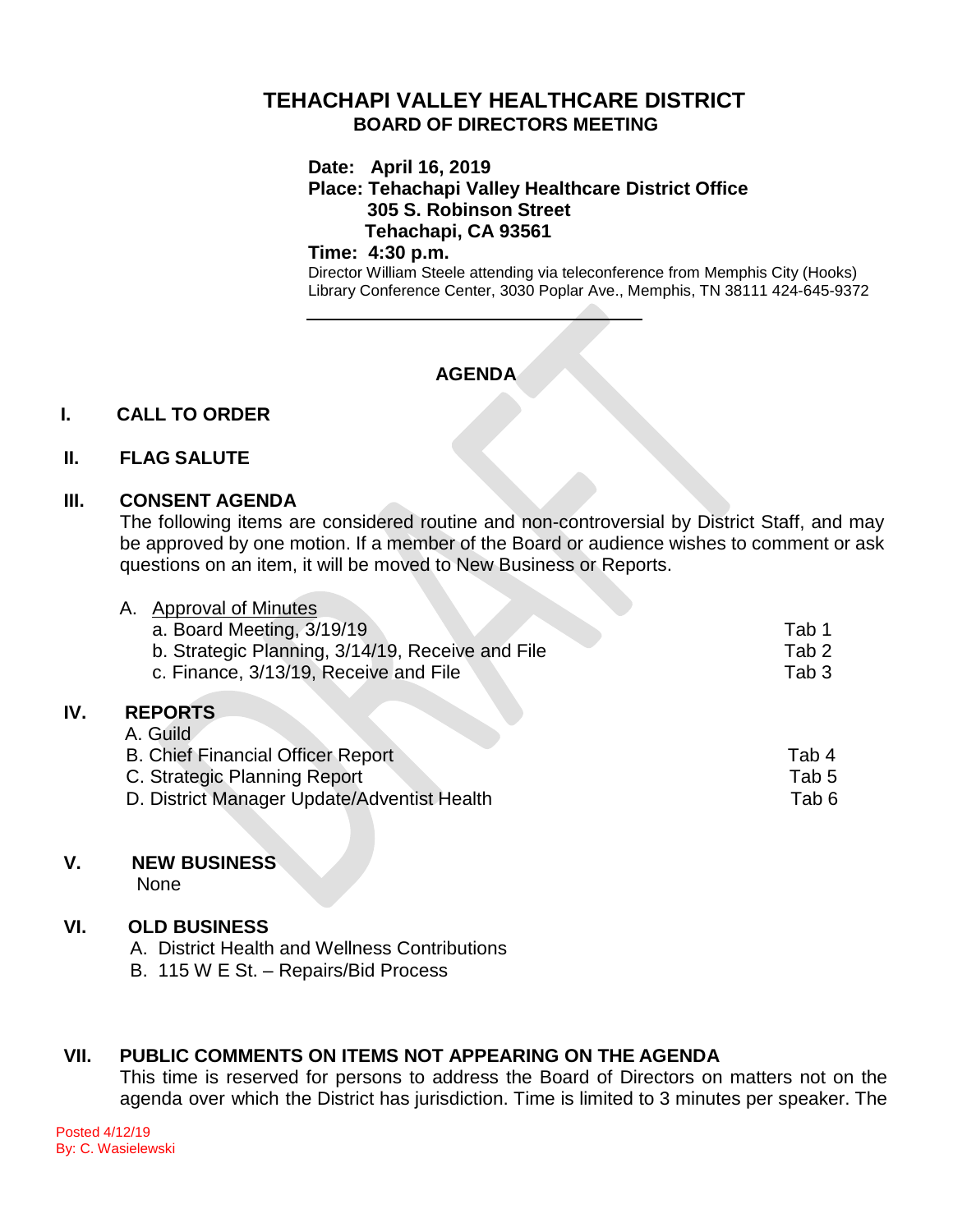Board of Directors can take no action on your presentation. Any person desiring to speak on an item on the agenda will be given an opportunity to do so prior to the Board of Directors acting on the item.

## **VIII. BOARD COMMENTS ON ITEMS NOT APPEARING ON THE AGENDA**

### **IX. CLOSED SESSION**

A. Real Property Negotiations: 115 W. E St.

## **X. CLOSED SESSION REPORT**

## **XI. ADJOURNMENT**

#### **NOTICE TO THE PUBLIC**

#### **PUBLIC COMMENT PERIOD FOR REGULAR MEETINGS**

Members of the public may comment on any item on the agenda before the Board takes action on it. The public may also comment on items of interest to the public that is within the subject matter jurisdiction of the Board; provided, however, the Board may not take action on any item not appearing on the agenda unless the action is otherwise authorized by law. Any person addressing the Board will be limited to a maximum of three (3) minutes so that all interested parties have an opportunity to speak.

#### **COPIES OF PUBLIC RECORDS**

All writings, materials, and information provided to the Board for their consideration relating to any open session agenda item of the meeting are available for public inspection and copying during regular business hours at the Administration Office of the District at 305 S. Robinson St., Tehachapi, California.

#### **COMPLIANCE WITH ADA**

This agenda shall be made available upon request in alternative formats to persons with a disability, as required by the Americans with Disabilities Act of 1990 (42 U.S.C. § 12132) and the Ralph M. Brown Act (Cal. Gov't Cod. § 54954.2). Persons requesting a disability related modification or accommodation in order to participate in the meeting, should contact the Executive Office during regular business hours by phone at 661-750-4848, or in person at the District's Administrative Office at 305 S. Robinson St., Tehachapi, California.